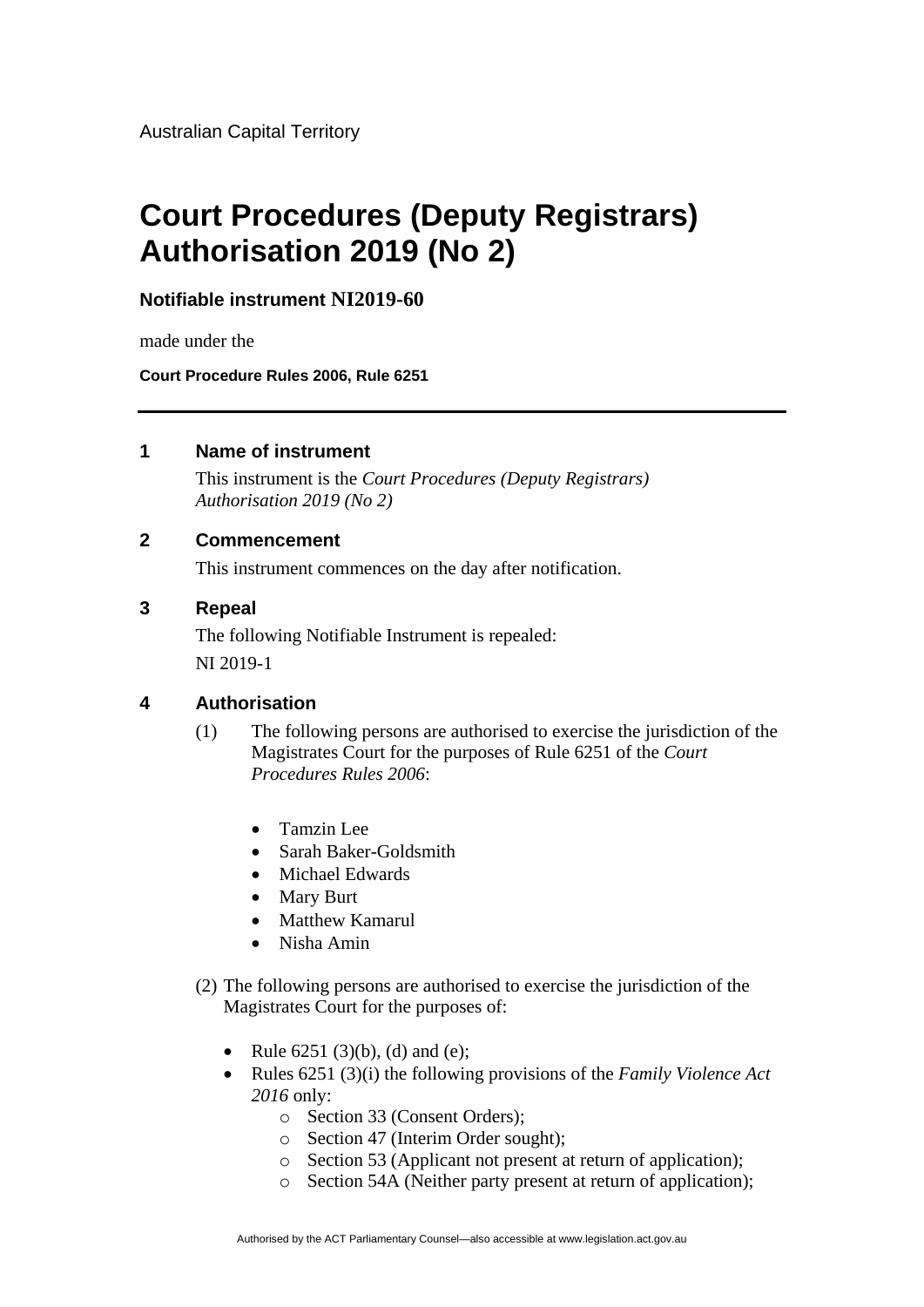- o Section 70E (Service of documents by police);
- o Section 71 (Police officer party to proceeding substitution of applicant);
- o Section 76 (Representation party with impaired decisionmaking ability);
- o Section 83(5) (Amendment of protection orders by consent)
- $\circ$  Section 86(2) (Final orders extension).
- Rule 6251(3)(j) the following provisions of the *Personal Violence Act 2016* only:
	- o Section 25 (Consent Orders);
	- o Section 41 (Interim Order sought);
	- o Section 48 (Applicant not present at return of application);
	- o Section 49A (Neither party present at return of application);
	- o Section 64E (Service of documents by police);
	- o Section 65 (Police officer party to proceeding substitution of applicant);
	- o Section 70 (Representation party with impaired decisionmaking ability);
	- o Section 77(5) (Amendment of protection orders by consent)
	- $\circ$  Section 80(2) (Final orders extension).
- Kay Barralet
- Elspeth Ferguson
- Elizabeth Henderson
- Ken Power
- (3) The following persons are authorised to exercise the jurisdiction of the Magistrates Court until 1 March 2019 for the purposes of:
	- Rule  $6251 (3)(b)$ , (d) and (e);
	- Rules 6251 (3)(i) the following provisions of the *Family Violence Act 2016* only:
		- o Section 33 (Consent Orders);
		- o Section 47 (Interim Order sought);
		- o Section 53 (Applicant not present at return of application);
		- o Section 54A (Neither party present at return of application);
		- o Section 70E (Service of documents by police);
		- o Section 71 (Police officer party to proceeding substitution of applicant);
		- o Section 76 (Representation party with impaired decisionmaking ability);
		- o Section 83(5) (Amendment of protection orders by consent)
		- $\circ$  Section 86(2) (Final orders extension).
	- Rule 6251(3)(j) the following provisions of the *Personal Violence Act 2016* only:
		- o Section 25 (Consent Orders);
		- o Section 41 (Interim Order sought);